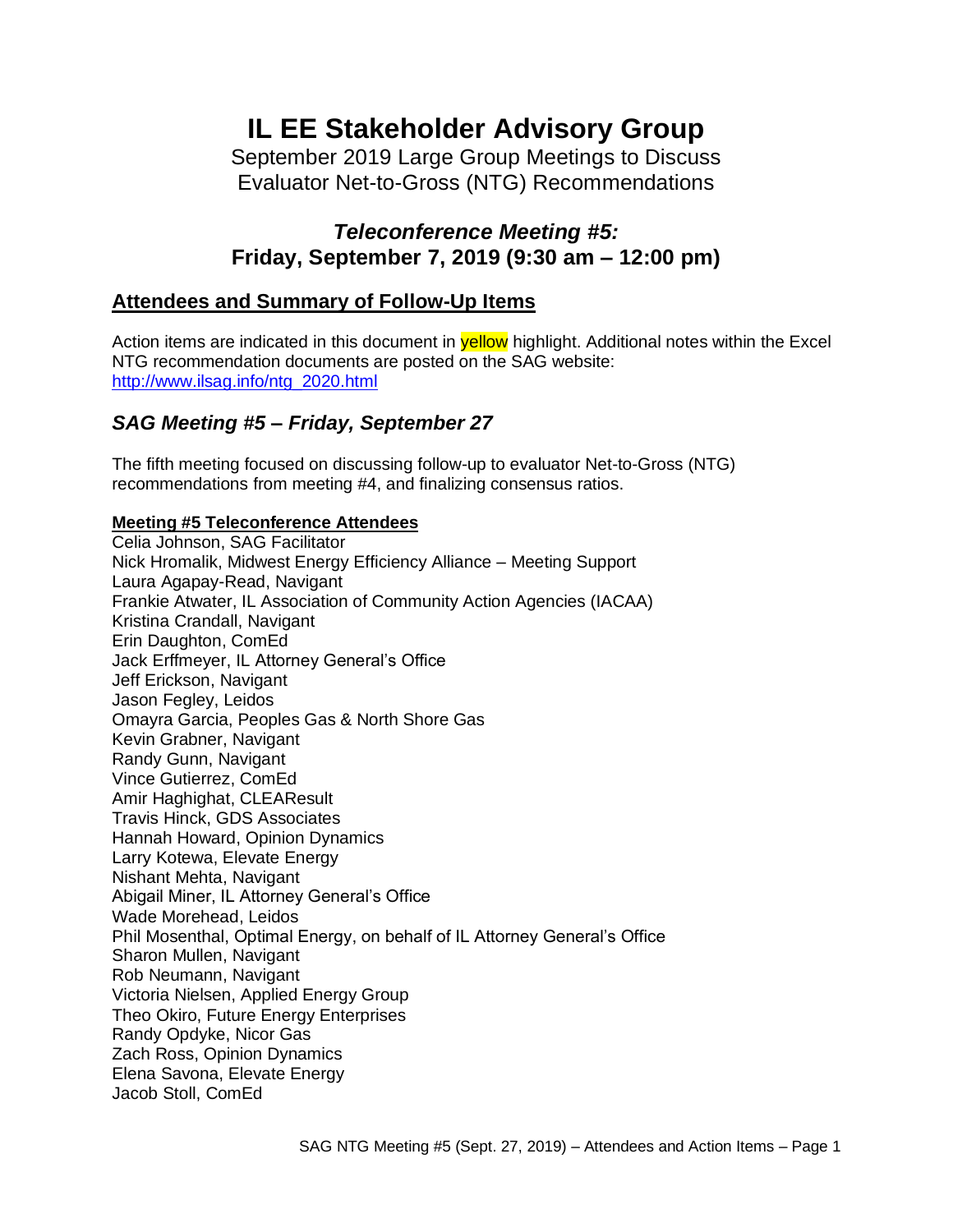Mark Szczygiel, Nicor Gas Angie Ziech-Malek, CLEAResult Bill Burns, ComEd Chris Vaughn, Nicor Gas Sara Wist, Cadmus Group James Carlton, People for Community Recovery Jean Gibson, Peoples Gas & North Shore Gas Bryan Tillman, 360 Energy Group Arvind Singh, DNV-GL

# **Meeting #5 Action Items**

## *ComEd Evaluator NTG Recommendations*

#### C&I LED Street Lighting – City of Chicago

Navigant updated the free ridership to 0.19, which resulted in an updated NTG value of 0.81.

- Phil Mosenthal: We should think about the policy behind / precedent it is setting for a free ridership value for one customer (City of Chicago in this example). This may create risk for ComEd.
- Jeff Erickson: This customer (City) was so big, which is why we came up with a specific value different from the municipality value.
- Phil Mosenthal: A policy should be considered in the Policy Manual context.
- Erin Daughton: Phil raises a good point. Another option is to agree to a "municipal" NTG that includes the City, instead of having separate values. A similar situation came up with DCEO projects that carried over that received a small NTG, and three were the same owner. We were worried that the singularity (one customer) was having too big of an effect on the results.
- Phil Mosenthal: Blending the ratios won't change the number much. This issue should be discussed more thoroughly.
- Laura Agapay-Read: It may make sense to continue doing them separately, since the City is so large.
- Phil Mosenthal: Are there confidentiality questions with naming the City?
- Bill Burns: We have shared Navigant's analysis and the savings associated with this program. We need to review with ComEd legal.
- Randy Gunn: Perhaps we should name this "large municipal customers" instead.
- Erin Daughton: Based on this discussion I recommend using a blended NTG value for LED street lighting (municipalities) instead of calling out a "large customer" NTG value separately.
	- $\circ$  Weighting the two values will result in a NTG ratio of either 0.81 or 0.82. No SAG participants expressed concern.
	- o Next steps:
		- **E** Navigant will figure out the weighted value for LED street lighting (municipal) and follow-up by email.
			- The final values for ComEd Street Lighting participants with municipally-owned lights are as follows:
				- $\circ$  Free Ridership = 0.19
				- $\circ$  NTG = 0.81
		- **EXECOMED Will review internally with legal regarding naming customers, due** to potential data privacy concerns.